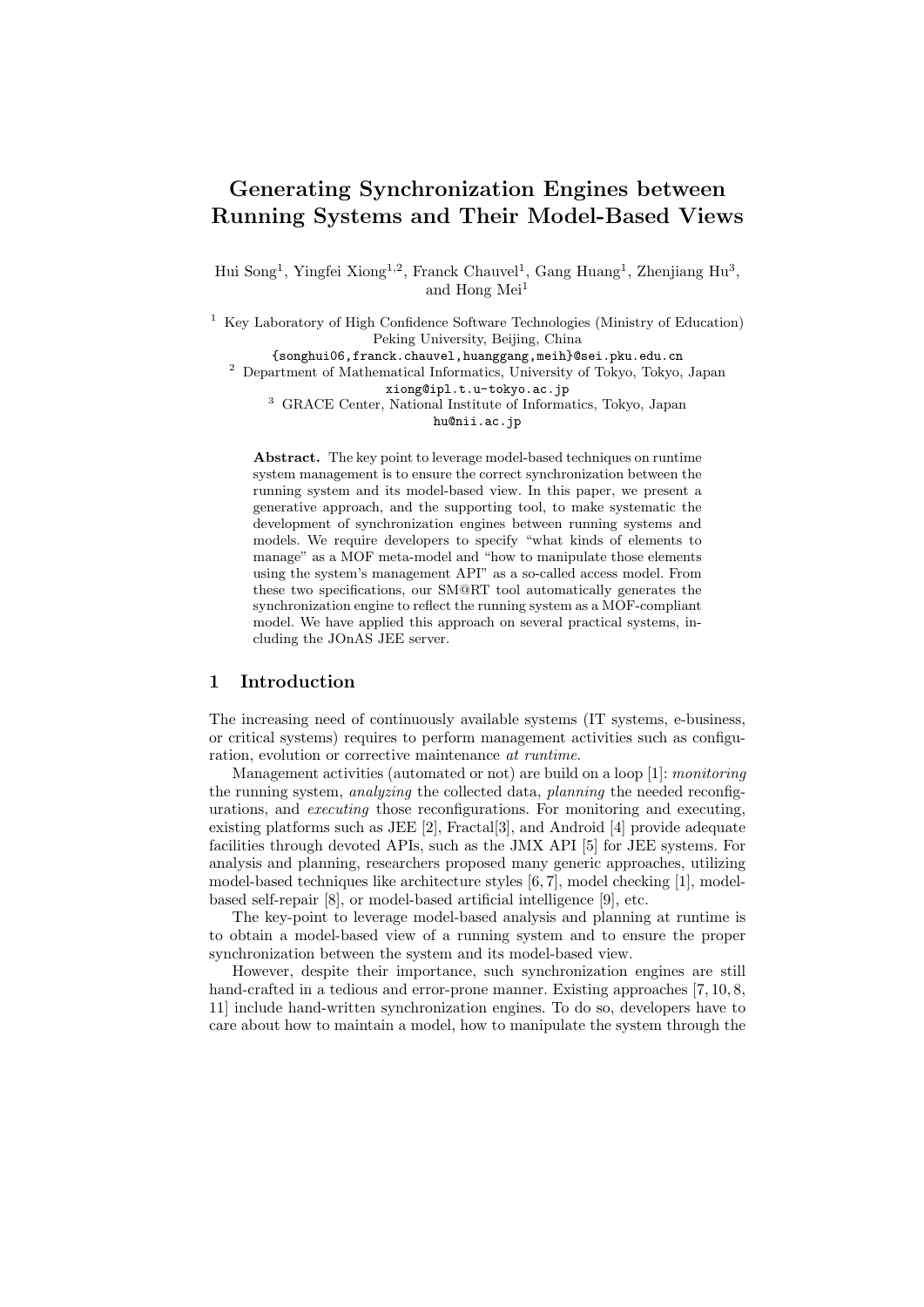management API, and how to propagate the changes between them to ensure their consistency. All these functionalities have to be considered simultaneously.

The contribution of this paper is to make systematic the development of such synchronization engines between models and running systems. Our approach reflects a simple model-driven process: For a specific system, we require the developers to specify what elements can be managed, and how to manipulate them through the management API. From these two specifications, our approach automatically generates a synchronization engine that maintains a dynamic MOF-compliant model for the running system. This model enables the standard model-based techniques (like OCL and QVT) to be used for runtime management. We implement this approach as a tool named  $\text{SMQRT}^4$ , and apply it on several practical systems.

The rest of this paper is organized as follows. Section 2 illustrates the difficulty for developing a synchronization engine by hand whereas Section 3 presents an overview of our generation process. Section 4 and Section 5 explain how developers specify the system and how to generate the synchronization engine. Section 6 describes and discusses our case studies. Finally, Section 7 presents some related approaches and Section 8 concludes the paper.

# 2 Motivating Example

This section illustrates the complexity of developing a synchronization engine (SE) between a running systems and its model view.

We choose the JOnAS [12] JEE application server as a running example. A JOnAS server contains a lot of manageable elements such as EJBs, data sources (proxies to databases), etc. Each data source maintains a pool of connections to the underlying database. If the number of cached connections tends to reach the capacity of the connection pool, the database access may be delayed and the pool capacity must be enlarged. In the same manner, if the number of cached connections is always zero, the data source can be removed to release resources.

JOnAS provides a low-level interface (the JMX [5] management API) for the monitor and execution of manageable elements. But complex analysis and planning must still be performed by hand or by using external tools. Modeldriven techniques and tools can help such analysis and control tasks. Take the above management scenario as an example, the administrators could use a model visualization tool (like GMF [13]) to help better understand the system, or use OCL constraints to automatically verify the server reconfiguration.

Like other model-based technologies, GMF and OCL can be only applied on MOF-compliant models (as shown in Figure 1), which is constituted by standard model elements. But the JMX API represents the running system as a specific kind of Java objects, the Managed Beans (MBeans). The integration of modelbased techniques thus requires an SE which reflects the running system into a MOF-compliant model, and ensures a bidirectional consistency between the system and the model. For instance, in our JEE scenario, the SE must build a model element for each data sources on the JEE AS. When the management

<sup>4</sup> "SM@RT" for Supporting Models at Run-Time: http://code.google.com/p/smatrt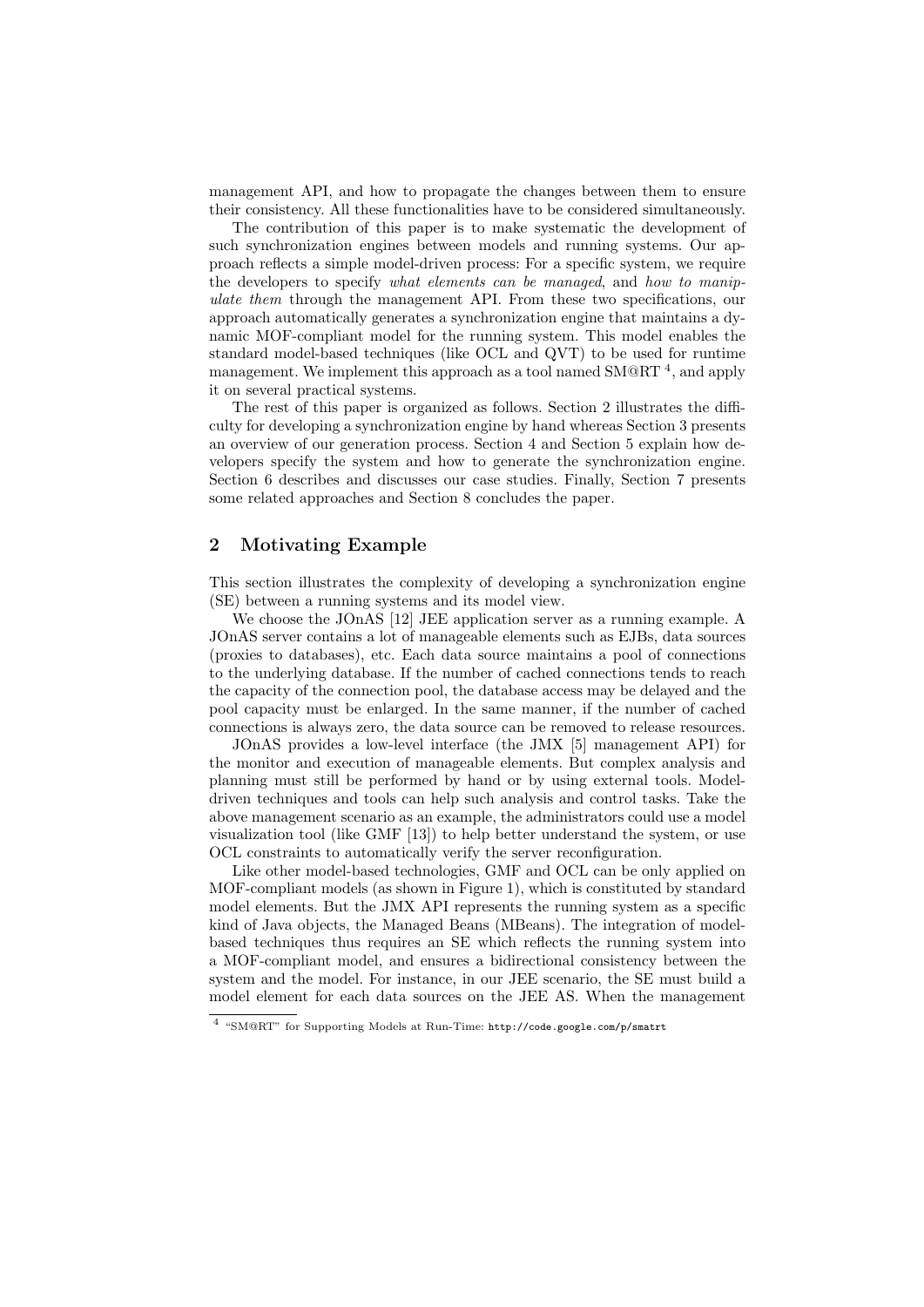agent deletes a model element, the SE must detect this change, identify which data source this removed element stands for, and finally invoke the JMX API to remove this data source.



Fig. 1. A common structure of the synchronization engines

However, such an SE employs a complex mechanism and its development is therefore time consuming and error-prone. For the above scenario, the SE has to perform many functionalities: reading and writing models, monitoring and executing system changes, maintaining the mapping between model elements and system elements, handling conflicts between changes, and planning the proper subsequent changes to make the model and system consistent. In addition, SEs share many commonalities, and developing the SE from scratch is a waste of time and labor. Actually, except for monitoring and executing system changes, all the other functionalities are independent to the specific systems, and thus it is possible to achieve common solutions for them.

# 3 Approach Overview

We provide a generative approach to assist the development of synchronization engines. As shown in Figure 2, the inputs of our approach include a system metamodel specifying what kinds of elements can be managed and an Access Model specifying how to use the API to monitor and modify those manageable elements. Our SM@RT tool generates a SE which reflects automatically the running system into a MOF-compliant model that conforms to the system meta-model.



Fig. 2. Generation of Synchronization Engine: Approach Overview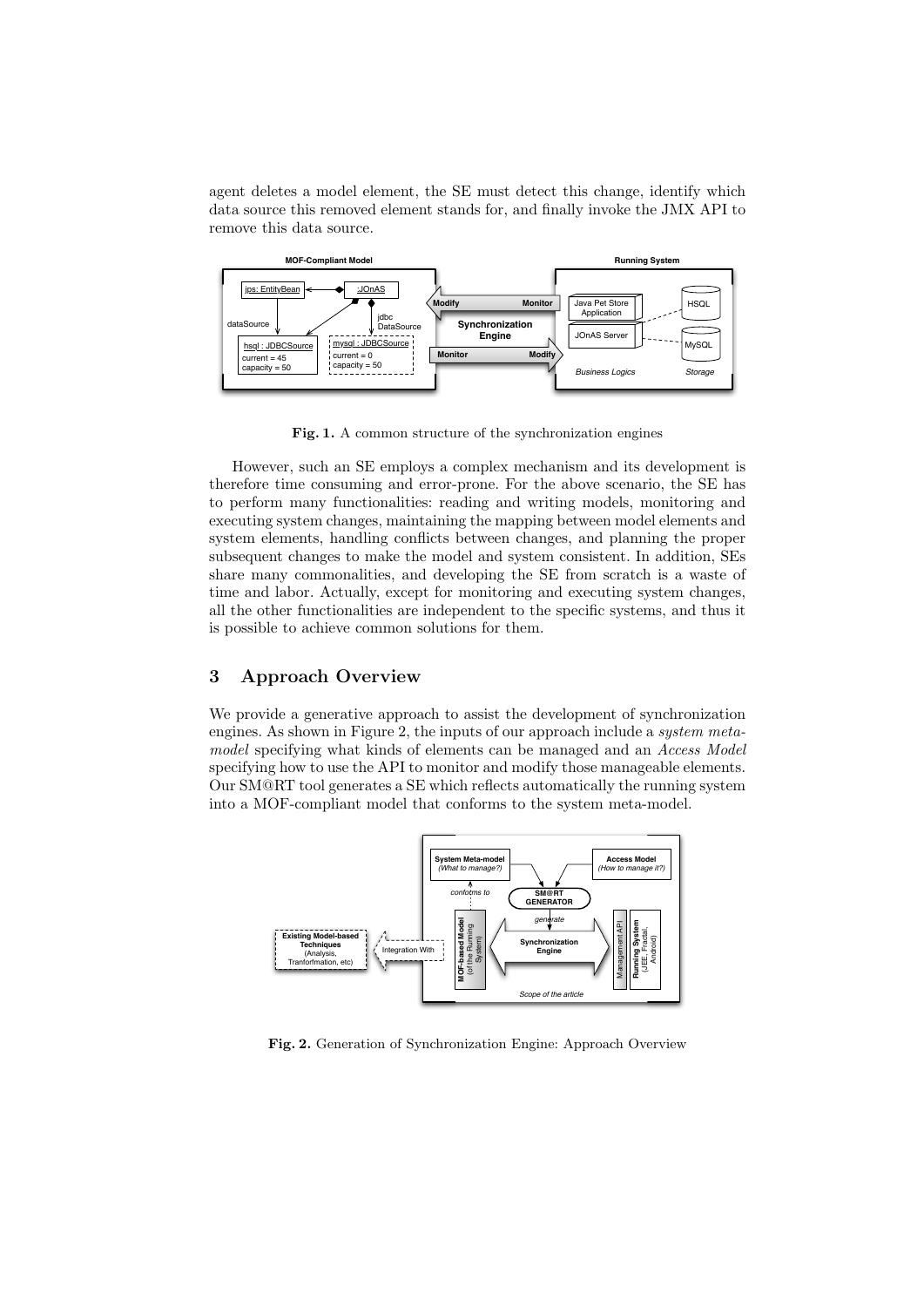Our approach is applicable on the following premises. First, we require the target system to provide a management API: our tool does not instrument nonmanageable systems, nor extends inadequate APIs. Second, we reflect a direct model for the system (that means the model is homogeneous with the system structure: each model element stands for one system element). If an abstract model is needed, a model transformation could be used to transform this direct model into the needed forms, which is beyond the scope of this paper.

# 4 Modeling Management APIs

In order to generate an SE for a specific system, we need to know what can be managed in this system, and how to managed it. In this section, we present how to specify these two kinds of information as models.

According to Sicard et al. [8], a manageable running system is constituted of managed elements. Managed elements have local states. They could be composed by other managed elements, and they could have connections between each other. These four concepts can be described using the following four concepts in EMOF meta-model [14], i.e. Class, Attribute, Aggregation, Association, respectively. Figure 3 is an excerpt of the meta-model we defined for JOnAS.



Fig. 3. The system meta-model of the JEE example

The manageable elements can be manipulated through the management API. For example, we can use getAttribute method of JMX to fetch the current opened connections of a data source. For a system, we require developers to specify how to invoke its management API to manipulate each type of elements, and we name this as an "access model". More formally, the access model is a partial function:

### $access : MetaElement \times Manipulation \longrightarrow Code$

where *MetaElement* is the set of all the elements in the system meta-model (classes, attributes, etc.), *Manipulation* is the set of all types of manipulations, which are summarized in Table 1, and Code is a piece of Java code.

Figure 4 shows two sample items in the access model for JOnAS. The first item defines the common code for getting the values of int-typed attributes. We obtain an instance of an MEJB remote element (Line 4), and the logic is defined as an Auxiliary. Then we invoke the getAttribute method provided. The first parameter is the reference to the current management element. The second parameter is the property name. The second sample is for adding a new data source into a server, or "loading a data source according to a specific name" in the JEE language. We first find the model element added by management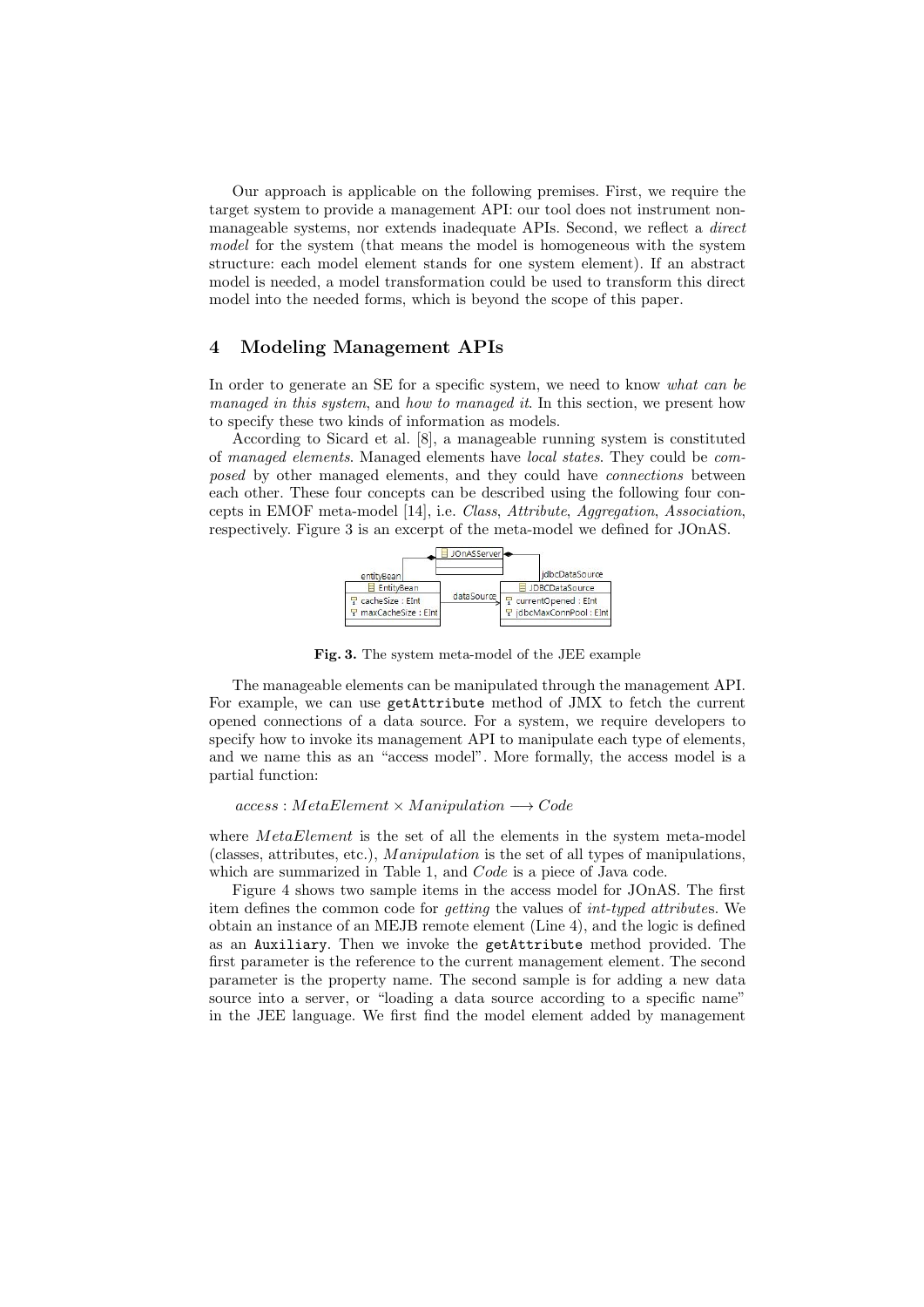Table 1. All kinds of manipulations. For each kind of operation, we list its name, the types of meta elements it could applied, the parameters it required for execution, and a brief description. In the table, *Property* standards for attribute, aggregation and association, and the following "1" or \*\*" refers to the single-valued or malti-valued properties, respectively. The Auxiliarys are common operations defined by users, and can be used during the definition of code, as shown in the example.

| name                      | meta element parameter description |              |                                                  |
|---------------------------|------------------------------------|--------------|--------------------------------------------------|
| $\overline{\text{Get}}$   | Property $(1)$ -                   |              | get the value of the property                    |
| $\overline{\text{Set}}$   | Property $(1)$                     | newValue     | set the property as newValue                     |
| List                      | Property $(*)$                     |              | get a list of values of this property            |
| $\overline{\mathrm{Add}}$ | Property                           | toAdd        | add to Add into the value list of this property  |
| Remove                    | Property $(*)$                     | toRemove     | remove to Remove from the list of this property  |
| Lookfor                   | Class                              |              | condition find an element according to condition |
| Identify                  | Class                              | $\circ$ ther | check if this element equals to other            |
| Auxiliary Package         |                                    |              | user-defined auxiliary operations                |

|  | Fig. 4. Invoking JMX interface |  |  |
|--|--------------------------------|--|--|
|--|--------------------------------|--|--|

```
1 // Sample 1, get the value for any kind of attributes<br>2 MetaElement=AnyClass:: AnyIntTypedSingleValuedAttribut
 2   MetaElement=AnyClass::AnyIntTypedSingleValuedAttribute,<br>3   Manipulation=Get, Code=BEGIN
 4 Management mgmt = $sys :: auxiliary . getMainEntry ();
         Integer res=(Integer) mgmt.getAttribute ($sys::this, $meta::prpt_name);
 6 $sys::result=rest.intValue(\bar{)};<br>
7. FNDEND
 8 // Sample 2, add a new data source
9 MetaElement= JOnASServer :: jdbcDataSource , Manipulation= Add
     C_{\Omega}de: BECIN
11 String dbName=$model::newAdded.name;
12 Object [] para = {dbName, Boolean.TRUE};<br>12 Object [] para = {dbName, Boolean.TRUE};<br>13 String [] sig = {"java.lang.String","java.lang.Boolean"};
13 String[] sig = {"java.lang.String","java.lang.Boolean"};<br>14 Management mgmt=$model::auxiliary.getMainEntry();<br>15 $sys::newAdded=(ObjectName)mgmt.invoke(dbserver, "loadDataSource", para, sig);
16 END
```
agents, and get the data source name (Line 11) from this element. Finally we use this name to invoke the loadDataSource operation (Lines 12-15).

When defining how to manipulate the systems, developers may need system information (like "what is the current system element", Line 5), system type information (like the property name, Line 5), and the inputted information by the external management agent (like the appointed name for the to-be-created data source, Line 11, such information is preserved in the corresponding model element). We defined three kinds of *specification variables*, the system, meta and model variables, to stand for the above three kinds of information, in order to keep developers from the details about the generation and the SE.

# 5 Generating the Synchronization Engine

This section presents the SEs we generated to maintain the causal links between model and system. We first explain how the generated SEs work, and then introduce how we generate the engines.

The first question for a synchronization mechanism is "when and where to synchronize". Since the model is the interaction point between the system and the management agent (MA), synchronization should be triggered before MA read the model and after they write the model. In addition, for each reading or writing, the MA only cares about part of the model. And thus, we only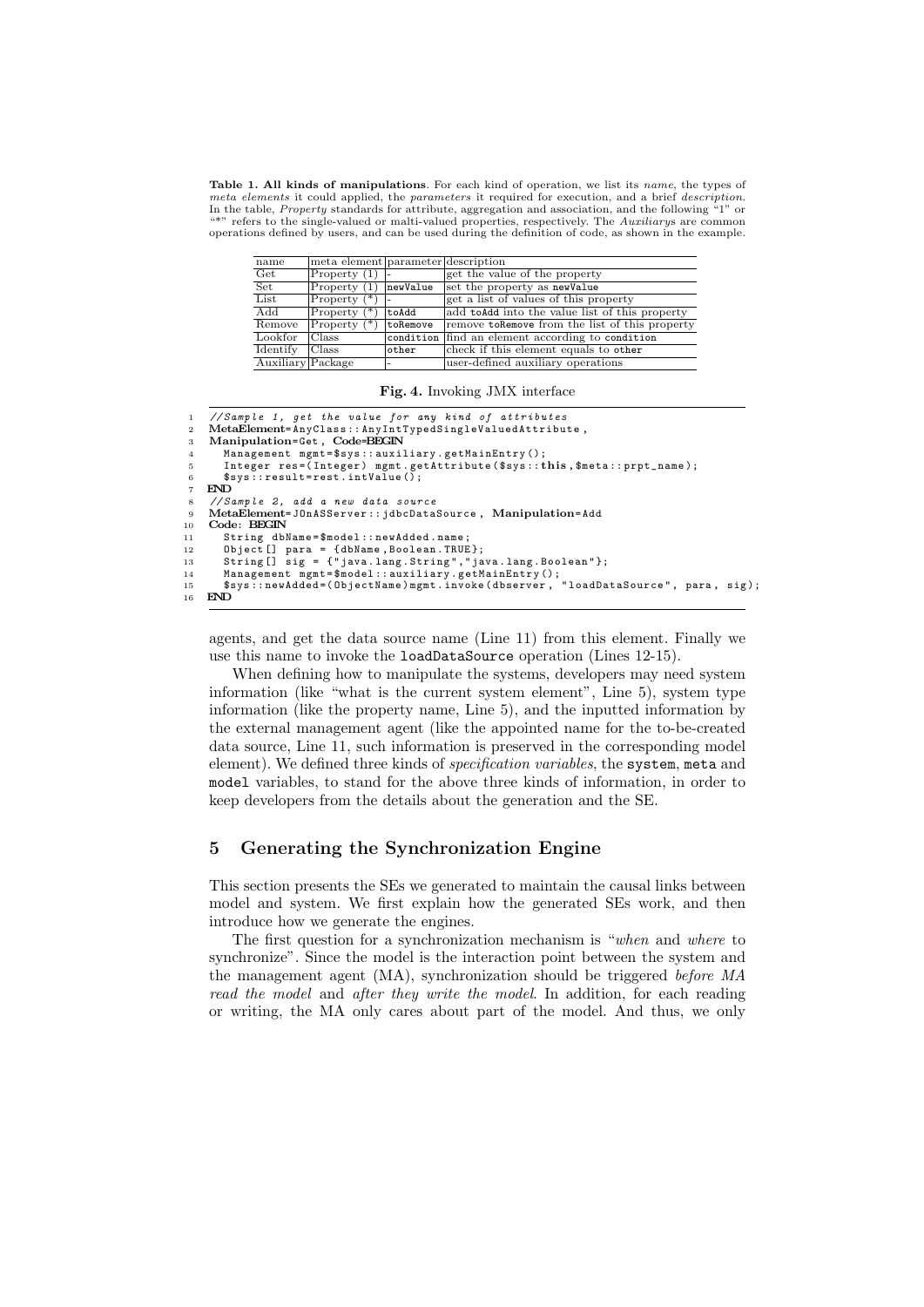synchronize the involved part of model with the running system. Such on-demand synchronization preserves correctness and increases performance.



Fig. 5. Structure of the generated SE

Figure 5 shows the structure of our SE, implementing the on-demand synchronization approach we discussed before. The model we provide is in an inmemory form conforming with Ecore [13]. Each model element is represented by a Java object in the type of EObject. External management agents read or write this model by invoking the standard get or set methods on these model elements. The Model Listener listens to these model operations. For a reading operation, the listener interrupts the operation, asks the planner to do synchronize, and finally resume the original operation with the refreshed model. For a writing operation, it waits until the operation finished, and asks the planner to synchronize this modified model with the system. The **Mapping pool** maintains a one-to-one mapping between the model elements and the system elements, as a reference for the synchronization. The Model and System proxies are used to read the current model and system, and write the required changes (i.e. the synchronization result) back. The Exception Catcher implements a simple conflict handling strategy, i.e. when a conflict causes failures during the model or system manipulation, it catches the thrown exceptions and warns the management agent. Based on these auxiliary parts, the central planner execute a set of synchronization strategies:

### $SynchStrategy: ModOp \times MOF Element \rightarrow (ModOp \bigcup SysOp \bigcup MapOp)*$

Each strategy defines that when a specific kind of model operations (get, set, etc.) happened on a specific part of the model (model elements, single-valued attributes, etc.), the engine will execute a sequence of operations. These operations manipulate the model, the system, and the mapping pool, in order to make them consistent.

Due to the space limitation, we do not explain each strategy, but use the following sample to illustrate how they work. For the JOnAS sample, in the beginning, the model contains only one element standing for the JOnAS server. The management agent invokes get method on this root element to see its data sources. The model listener interrupts this get operation, and informs the planner. Follow the synchronization strategy for get operations on multi-valued aggregations, the planner performs the following operations: It first checks the mapping pool to see that root stands for the JOnAS server, and then invoke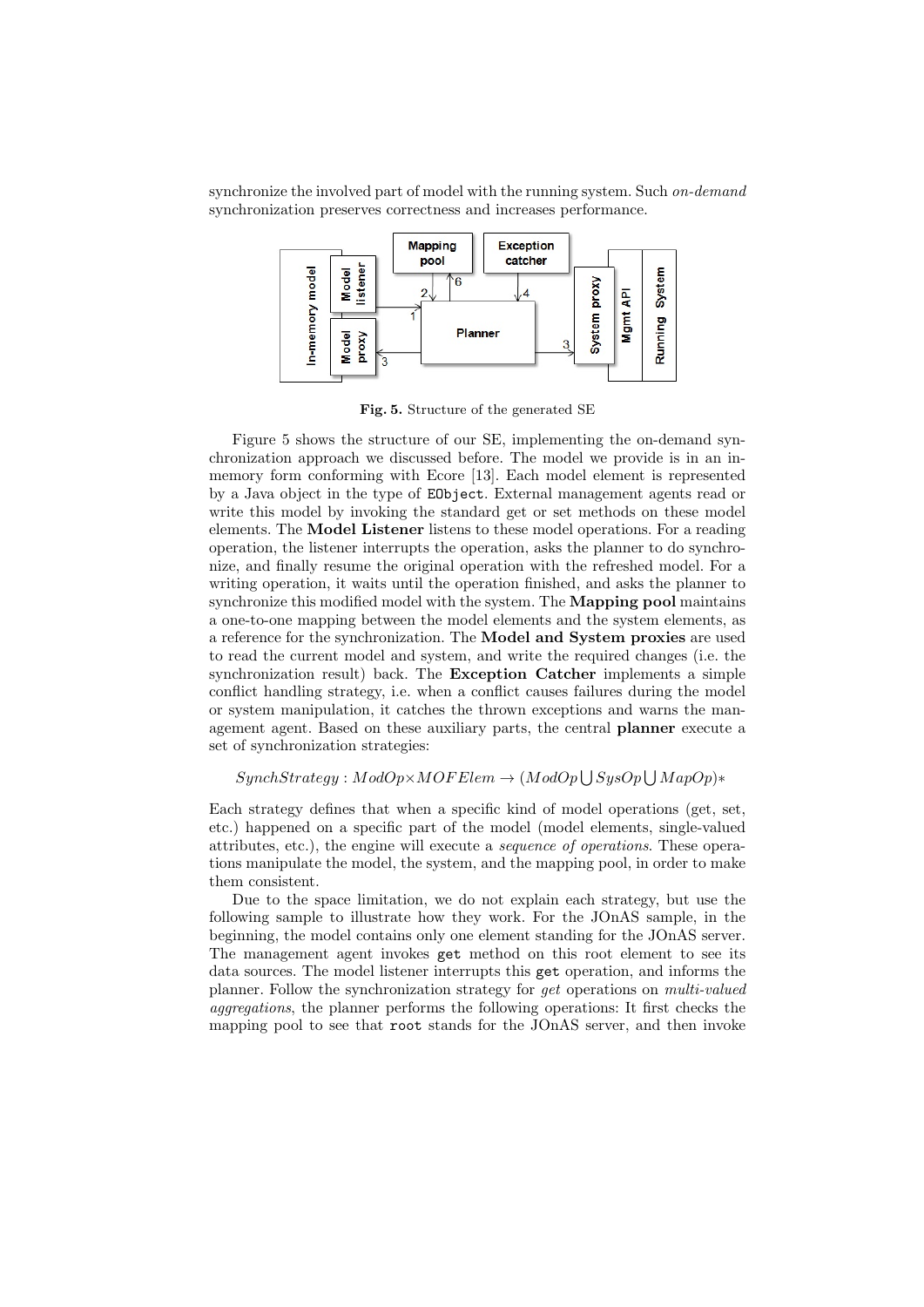list on this server (See Table 1), which returns a set of ObjectNames pointing to the current data sources. The planner then invokes the create operation on the model proxy to create a new model element for each of these data sources, and refresh the mapping pool for these new model elements. Finally, the original get operation continues, and returns a set of newly created model elements.

Our SM@RT tool automatically generates the above SEs. The tool has two parts, a common library and a code generation engine. The common library implements mapping pool, the exception catcher, and the planner, with the synchronization strategies hard-coded inside. The code generation engine is an extension of the Eclipse Modeling Framework (EMF), and it generates the model listener, model proxy, and system proxy specific to the target system. Specifically, it generates a Java class for each of the MOF classes in the system meta-model, implementing the EObject interface defined by Ecore. Then it overrides the model processing methods in EObject, inserting the logic for listening operations and launching the synchronization planner. Finally, it wraps the pieces of API invocation code in the access model into a set of system manipulation methods, which constitutes the system proxy.

# 6 Case Studies

We applied our SM@RT tool to generate SEs for several practical systems, and performed several runtime management scenarios on these models, utilizing existing MOF-based model-driven techniques.

### 6.1 Reflecting JOnAS JEE systems

Our first case study is the full version of the running example we used before. We reflect all the 21 kinds of JEE manageable elements (including applications, EJBs, data sources, transaction services, etc.) as a MOF-compliant model, and visual it to provide a graphical management tool for JOnAS administrators.

We first define the system meta-model and the access model for JOnAS as explained in the previous sections. The resulting system meta-model contains 26 classes, 249 attributes, 21 aggregations and 9 associations. The resulting access model defines 28 pieces of code like the sample in Figure 4.

From the system meta-model and the access model, the SM@RT tool automatically generates the SE for JOnAS as a Java library. We connected this library with GMF to visualize the reflected model (just in the same way as visualizing any common Ecore models), as shown in Figure 6.

In this snapshot, the rectangles stand for the JOnAS manageable elements and the lines stand for the association between these elements. From this diagram, we see that there are two applications running on the pku server, which runs on one JVM, and contains several resources, including a data source named HSQL1. We select the data source, and the property view on the right side shows its attribute values. All the elements, associations and attributes depict the current system state. That means if we select this model element again (that causes GMF to refresh the attributes), some attribute values may change, and if we select the canvas (that causes GMF to refresh the root element), some elements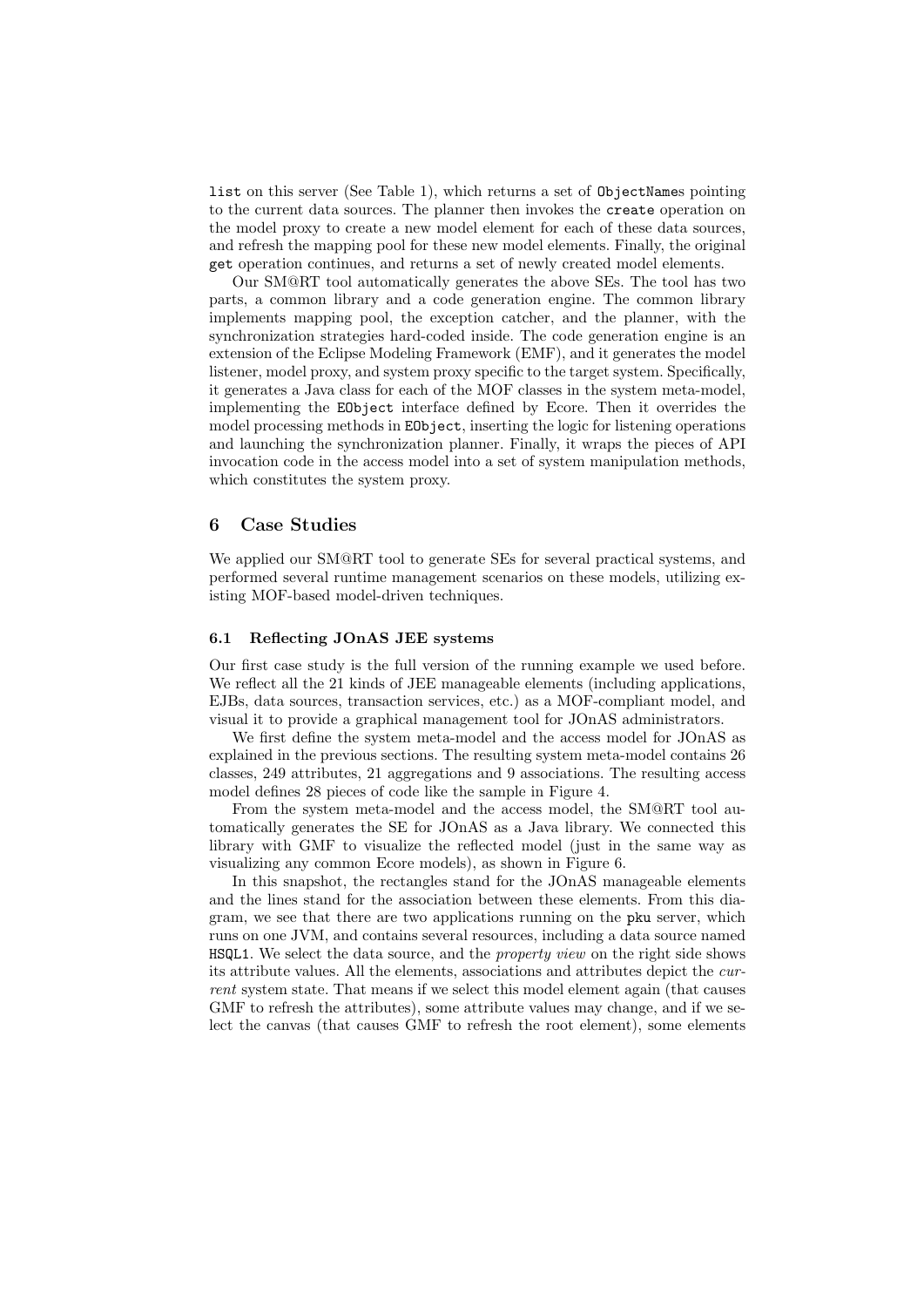

Fig. 6. A snapshot of the visualized model of JOnAS

may disappear and new elements may appear. We can also directly use this diagram to change the system. For example, if we increase the JDBCMaxConnPool from 100 to 200, the underlying pool will be enlarged consequently. If we create a new model element in the type of J2EE Application, and set its fileName attribute as the address of an EAR file, the synchronization engine deploys this EAR file into the system, and some new model elements will appear in the diagram, standing for the modules and EJBs inside this newly-added application.

#### 6.2 Other case studies

Table 2. Summary of experiments

| target system | API         | meta-model access model generated contrast  techs |         |       |       |       |                  |
|---------------|-------------|---------------------------------------------------|---------|-------|-------|-------|------------------|
|               |             | (elements)                                        | (items) | (LOC) | ЪOС   | (LOC) |                  |
| JOn A S       | JMX         | 305                                               | 28      | 310   | 18263 | 5294  | <b>GMF</b>       |
| Java classes  | <b>BCEL</b> | 29                                                | 13      | 124   | 10518 | 3108  | UML <sub>2</sub> |
| Eclipse GUI   | <b>SWT</b>  | 31                                                | 23      | 178   | 11290 |       | <b>EMF</b>       |
| Android       | Android     | 29                                                |         | 67    | 8732  |       | OCJ              |

Table 2 summarizes all the case studies we have undertaken. For each case, we give the target system and its management API, the numbers of elements in the system meta-model, the items in the access model and the total lines of code in these items. After that, we list the sizes of the generated synchronization engines. For the first two cases, we also list the size of the hand-written synchronization engines for comparison. Finally, we list the model-driven techniques we applied upon the generated SEs. The second case is a reproduction of the  $\text{Jac}2 \text{UML}$  tool<sup>5</sup>, which reflects the class structure in a Jar file as a (read-only) UML model. The third case supports dynamic configuration of an Eclipse window, like changing a button's caption or a label's background color. The fourth case is about using OCL rules to check the package structure of Android mobile phone systems.

 $^5$  http://ssel.vub.ac.be/ssel/research/mdd/jar2uml, a use case of MoDisco [11]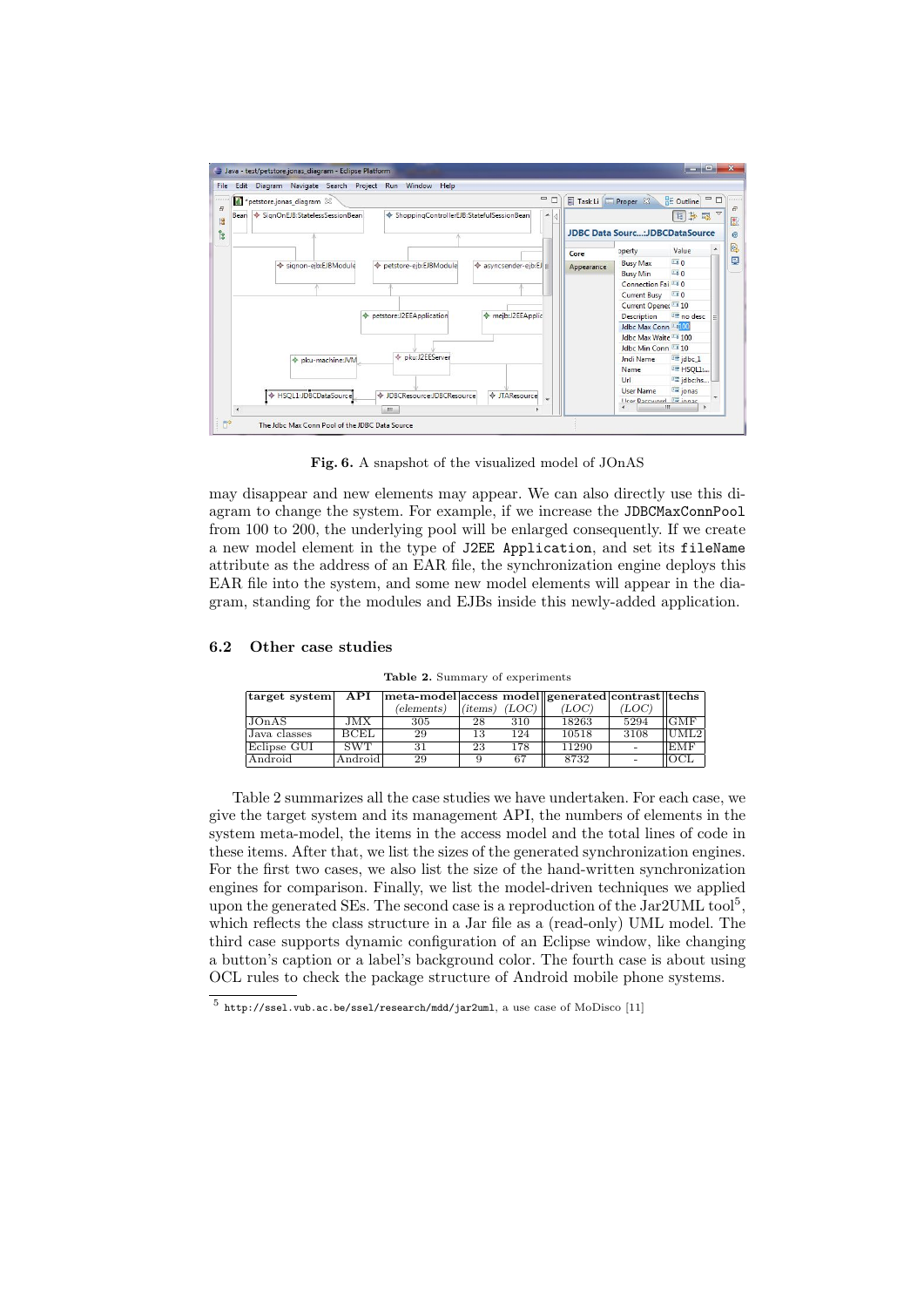#### 6.3 Discussion

Feasibility The case studies above illustrate the feasibility of our approach: it generates SEs for a wide range of systems, and the generated SEs enable existing model-driven techniques for runtime management.

Generation Benefits Our generation approach improves the development efficiency of SEs. Among the complex functionalities of SEs (see Section 2), we only require developers to care about the monitoring and controlling of the system. Specifically, we reduce 94.1% hand-written code for the JOnAS case (310 vs. 5294 LOC), and 98% for the Java case (62 vs. 3108 LOC).

Synchronization Performance The performance of the generated SE is acceptable. For the JOnAS case, we deploy the JOnAS server and the synchronization engine on a personal computer with 3.0GHz CPU and 2.0GB memory. We spend 3.17 seconds in average to show the diagram shown in Figure 6, with 98 manageable elements in total, and we spend less than one second to refresh an element or change an attribute. The performance is similar to the default web-based management tool, the JOnAS Admin. For the Android case, we spend 1.7 seconds to perform the OCL adaptation rule.

# 7 Related Work

Many researchers are interested on model-based runtime management. The representative approaches include "runtime software architecture" [6, 15], "models at runtime" [16], etc. Currently, these approaches focus on the problems and ideas of model-based management, and implement their ideas on specific systems and models. Alternatively, we focus on the reflection of models for different systems, and try to provide automated support.

Some researchers also focus on reflecting different systems into standard models. Sicard et al. [8] employ "wrappers" to reflect systems states into Fractal models. Researchers of MoDisco Project [11] focus on developing "discoverers" to discover MOF-compliant models from systems. The "wrappers" and "discoverers" are similar to our SEs, but our work support developers in constructing SEs from a higher level, not by directly writing code in ordinary programming language. Another difference between our work and MoDisco is that our SEs support writing the model changes back to the system.

Bencomo et al. [17] also use model-to-text generation to automate system management. But currently they generate the configuration files specific to the Gridkit platform, while we try to generate SEs for various systems.

Our synchronization mechanism is related to the approaches on model synchronization [18]. The difference is that these approaches use the same model processing interface to manipulate the two participants of synchronization, but we try to integrate ad hoc management APIs into the synchronization process.

### 8 Conclusion

To efficiently leverage the use of model-based techniques at runtime, it is necessary to have a model-based view of the running system. In this paper, we